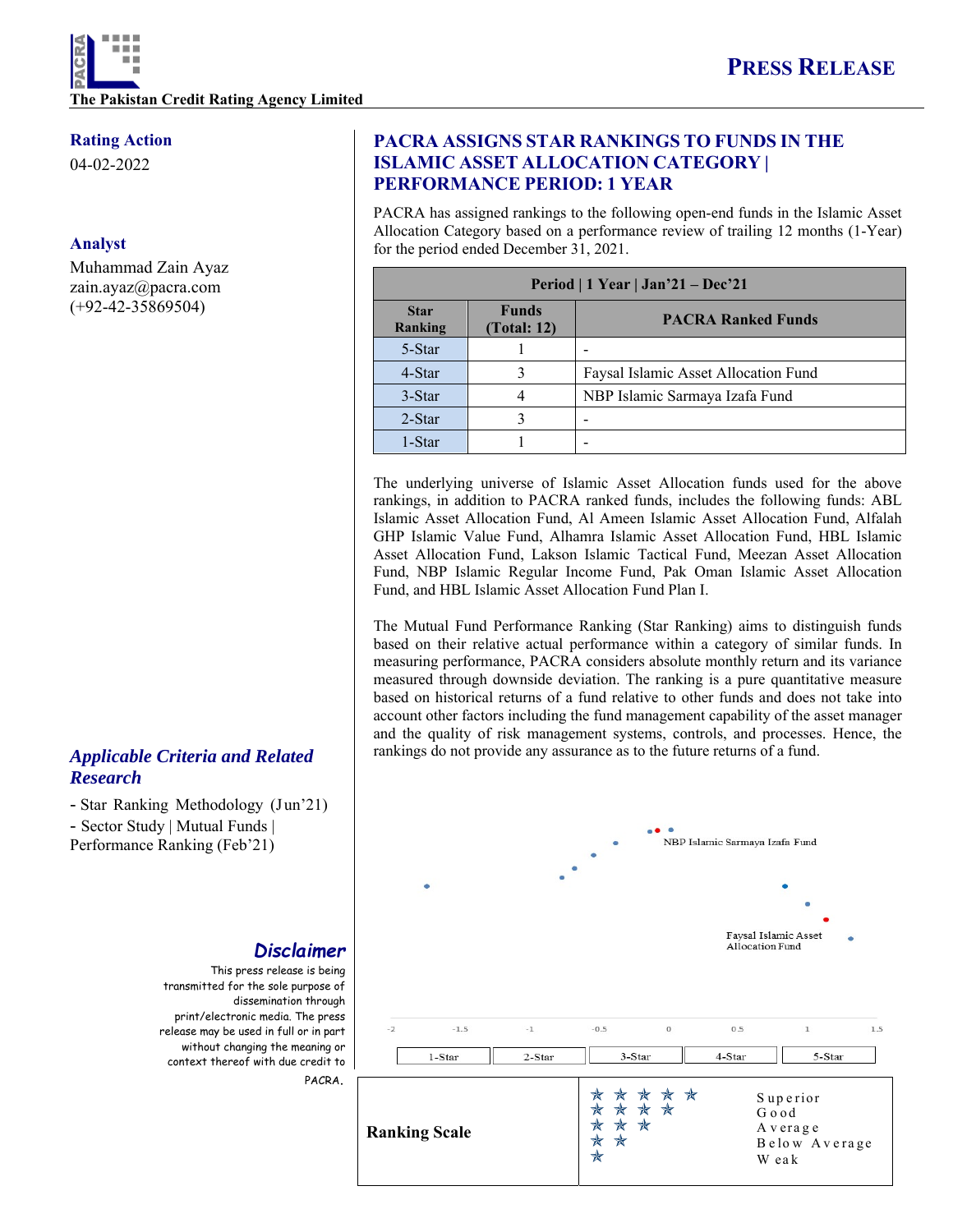### **Rating Action**

04-02-2022

### **Analyst**

Muhammad Zain Ayaz zain.ayaz@pacra.com (+92-42-35869504)

## *Applicable Criteria and Related Research*

- Star Ranking Methodology (Jun'21) - Sector Study | Mutual Funds | Performance Ranking (Feb'21)

# *Disclaimer*

This press release is being transmitted for the sole purpose of dissemination through print/electronic media. The press release may be used in full or in part without changing the meaning or context thereof with due credit to PACRA.

## **PACRA ASSIGNS STAR RANKINGS TO FUNDS IN THE ISLAMIC ASSET ALLOCATION CATEGORY | PERFORMANCE PERIOD: 3 YEAR**

PACRA has assigned rankings to the following open-end funds in the Islamic Asset Allocation Category based on a performance review of trailing 36 months (3-Year) for the period ended December 31, 2021.

| Period $\vert 3$ Year $\vert$ Jan'19 – Dec'21 |                             |                                      |  |  |
|-----------------------------------------------|-----------------------------|--------------------------------------|--|--|
| <b>Star</b><br><b>Ranking</b>                 | <b>Funds</b><br>(Total: 11) | <b>PACRA Ranked Funds</b>            |  |  |
| 5-Star                                        |                             |                                      |  |  |
| 4-Star                                        |                             | NBP Islamic Sarmaya Izafa Fund       |  |  |
| 3-Star                                        |                             | Faysal Islamic Asset Allocation Fund |  |  |
| $2-Star$                                      |                             |                                      |  |  |
| 1-Star                                        |                             |                                      |  |  |

The underlying universe of Islamic Asset Allocation funds used for the above rankings, in addition to PACRA ranked funds, includes the following funds: Al Ameen Islamic Asset Allocation Fund, Alhamra Islamic Asset Allocation Fund, HBL Islamic Asset Allocation Fund, Lakson Islamic Tactical Fund, Meezan Asset Allocation Fund, Alfalah GHP Islamic Value Fund, Pak Oman Islamic Asset Allocation Fund, and ABL Islamic Asset Allocation Fund.

The Mutual Fund Performance Ranking (Star Ranking) aims to distinguish funds based on their relative actual performance within a category of similar funds. In measuring performance, PACRA considers absolute monthly return and its variance measured through downside deviation. The ranking is a pure quantitative measure based on historical returns of a fund relative to other funds and does not take into account other factors including the fund management capability of the asset manager and the quality of risk management systems, controls, and processes. Hence, the rankings do not provide any assurance as to the future returns of a fund.